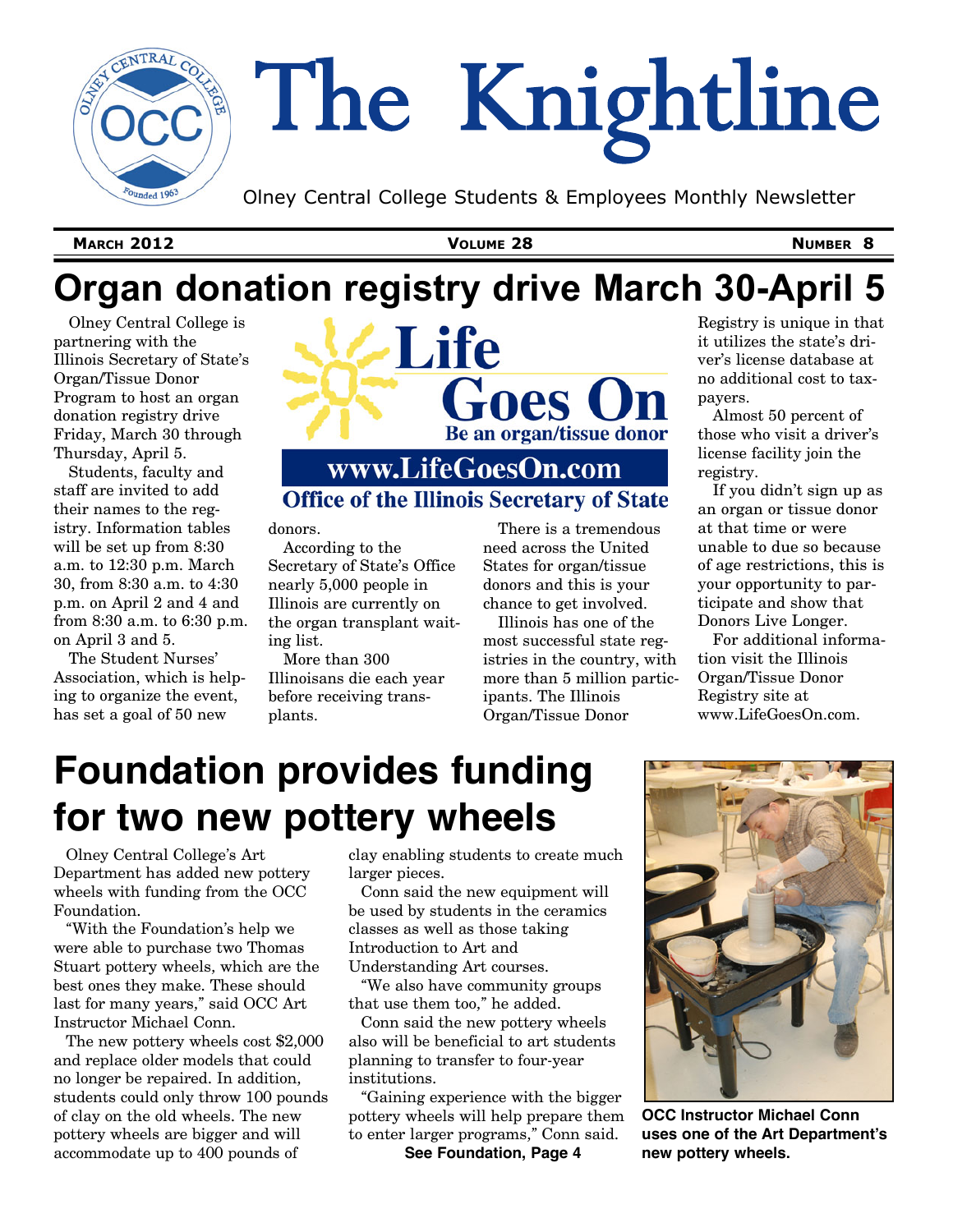## *OCC Employee Awards*





**Above, OCC part-time employees Rebecca Myers, Sylvia Volk and Bev Ziegler receive their five-year service awards. At left, Judith Hudson receives her five-year service recognition award. Hudson is a nursing instructor at Wabash Valley College.**



**Above, Vicky Lemons and Anne Hahn receive their three-year service awards. They are nursing instructors at Frontier Community College and Wabash Valley College, respectively. At right, Teresa Diekmann, a nursing instructor at Wabash Valley College, receives her 10-year service award.**



## **OCC offering mid-semester web construction class**

Learn how to design your own web pages with a mid-semester course at Olney Central College.

CIS 1203 Introduction to Web Construction covers the basics of HTML, the language used for creating Internet pages. Students also

will learn web page design and how a markup language works. A brief introduction to using graphics, creating simple hypertext links, organizing links, creation software and other basic skills is included.

This hybrid course combines both

classroom and online learning. Classroom sessions will meet from 6 to 8:35 p.m. on Mondays, starting March 12.

For more information or to register, contact the OCC Student Services Office at 395-7777.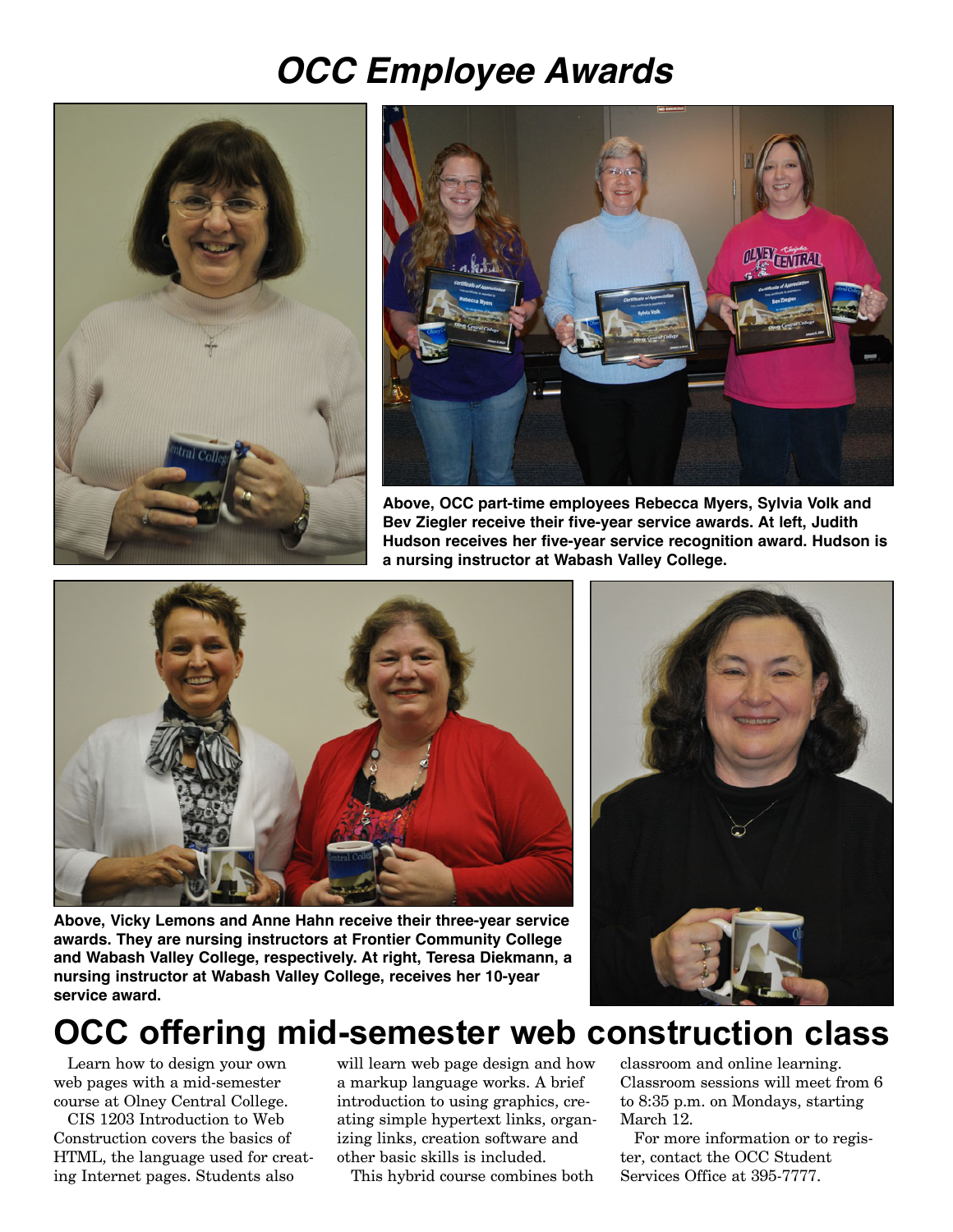# **Massage Therapy grad enjoying success**

Mandy Fox was tired of her dead-end job and looking to start a new career when a newspaper article on Olney Central College's Massage Therapy Program caught her eye.

"I knew I wanted to do something different, but I didn't want to go to school for years. I wanted to take classes pertaining to my field of choice and not spend time on stuff I wasn't interested in," she said.

The Xenia resident enrolled in classes in Fall 2007 and today operates her own business, Mandy's Massage and Ear Candling, at 508 W. Main St. in Fairfield.

"I really enjoyed the program," Fox said. "I liked learning about human anatomy and the many different ways to manipulate the tissues."

Fox said her boyfriend, Kyle Parish, was instrumental in helping her achieve her goal.

"If it wasn't for him, I would never have even looked for something dif-



**OCC Massage Therapy graduate Mandy Fox, right, is pictured with Massage Therapy instructor Penny Campbell. Fox now operates her own massage therapy business in Fairfield.**

ferent," she said. "He made it possible for me to go to school and encouraged me every step of the way. He let me quit my job halfway through school and supported us until I

could start massaging professionally."

Fox completed her certificate in Spring 2008. She performed community outreach hours at Clay County Hospital, Clay

City Chiropractic and Total Transformations in Flora. After graduating, she gave free massages at Total Transformations before taking and passing the National Certification Exam in Therapeutic Massage and Bodywork in March 2009.

In May 2010, Fox joined VaQuinNy Salon in Fairfield and began building her clientele.

"I passed out business cards and put them on cars. I got the word out I was there and I did well," she said.

Fox opened her own office on Feb. 14, 2011. She said response has been good and her clientele continues to grow.

A certified independent BeautiControl Consultant, Fox offers the skin and spa products at her office. She said the items complement her other services.

"I'm seeing all kinds of people – young and old, men and women," she said. "It's been a great **See Massage, Page 6**

## **Music Department Winter Concert March 2-3**

The Olney Central College Music Department will present its Winter Concert at 7:30 p.m. on Friday, March 2 and Saturday, March 3 in the Dr. John D. Stull Performing Arts Center.

This concert will feature the OCC Concert Band, Concert Choir and Jazz Ensemble.

The OCC Concert Band will musically tour the world as it presents folk music from three distinct cultures. "Slavonic Dance No. 8" by Antonin Dvorak celebrates folk dances from Slovakia in the late 1800s. "Ammerland" by Jacob De Haan is a nostalgic tribute to the Lower Saxony region in Germany.

The final selection, "El Choclo," is an Argentinian tango, which originated in the suburbs of Buenos Aires.

The OCC Concert Choir will present a program of 20th Century minimalist choral works. Minimalist music uses the repetition of short melodic fragments to build a complex soundscape. Small variations in the musical texture compound to craft music that is ever-changing, dynamic, and often unpredictable.

The musical selections include compositions by Meredith Monk, Yehuda Yannai and Eric Whitacre. This music is rarely performed because of its virtuosic nature; the OCC Concert Choir, now 30 strong, is excited to present this arresting array of textless, minimalistic music.

The OCC Jazz Ensemble will explore the growth of jazz as it incorporates musical elements from the many eclectic cultures across the United States. Selections include the influence of the Latin American culture with "Blue Bossa," a depiction of the life of African-Americans on Catfish Row in the 1930s with Gershwin's "Summertime," and a visit to the Creole culture in Louisiana with "Another Zydobeto."

Tickets are \$5, and available at the door, or in advance from any ensemble member.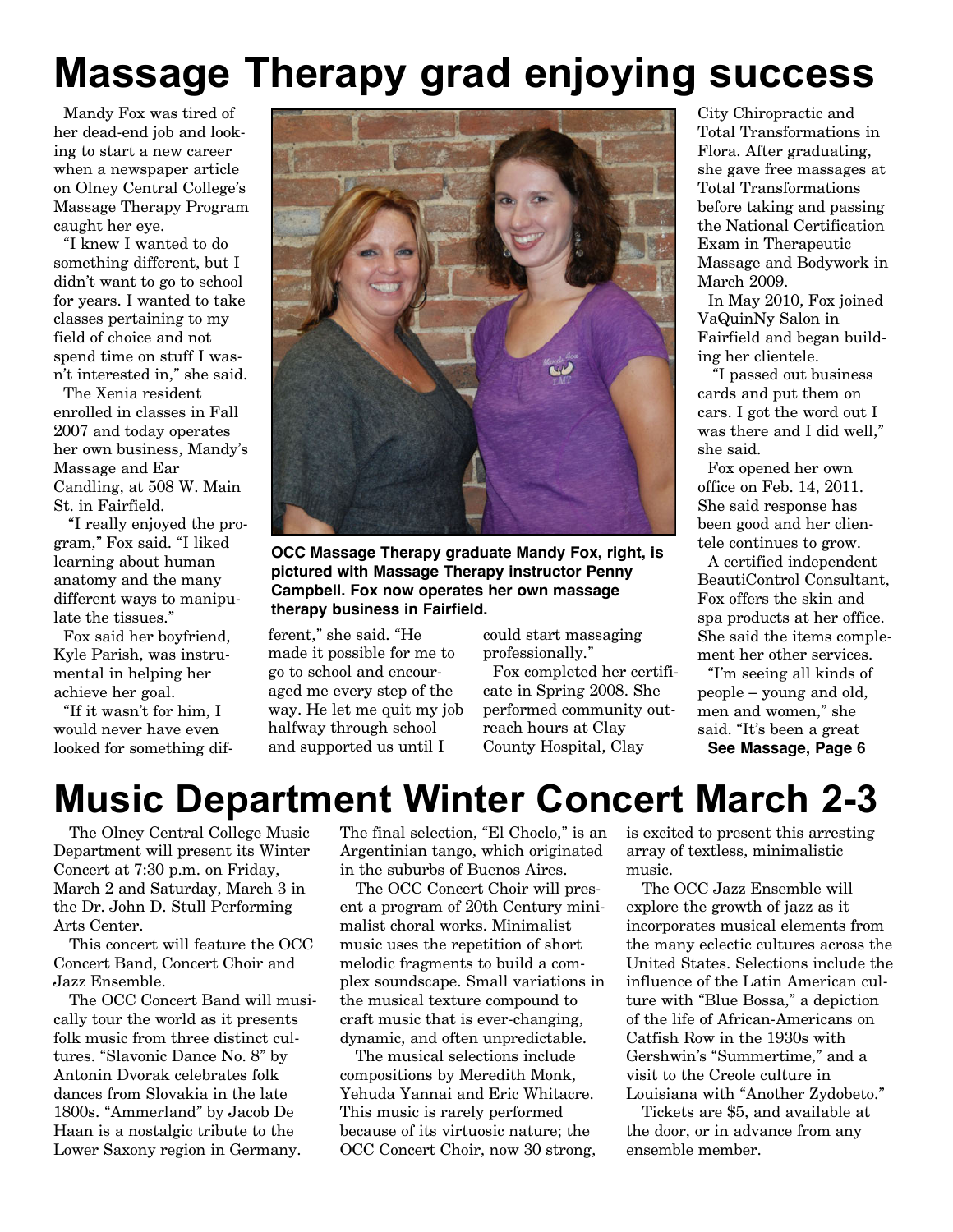# **Mayhall earns medical coding trainer certificate from AHIMA**

Olney Central College Medical Office instructor Amie Mayhall recently earned a trainer certificate for the new medical coding classifications.

Mayhall completed two courses on the International Classification of Diseases 10 before undergoing three days of intensive training in Indianapolis through the American Health Information Management Association.

The workshop focused on the ICD-10 Procedure Coding System and ICD-10 Clinical Modification, which are set to be implemented by October 2013. Following the workshop, Mayhall completed an end of learning assessment to receive her certification.

Mayhall said the new ICD-10-PCS and ICD-10- CM include more codes and additional categories providing greater specifici-



ty than the existing classification system. **Amie Mayhall**

Mayhall has already been introducing the new coding system to students in the Medical Coding Associate Certificate and Medical Office Assistant Degree programs to ensure graduates will be prepared for the changes next year.

OCC introduced its Medical Coding Associate Certificate last fall.

The three-semester program prepares students to work as medical coding

professionals.

Medical coding professionals work in a variety of healthcare settings, including inpatient and outpatient healthcare and for non-providers such as the insurance industry and healthcare software vendors.

The Medical Coding Associate Certificate is an intensive program and students are required to take anatomy and science classes. Many of the classes required to complete the program are available online.

Students are admitted in the fall semester and must undergo background and fingerprint checks. Space is limited and students are accepted on a first-come, first-served basis.

Those interested in learning more about the program should contact Advisor Joyce Nix at 395- 7777, ext. 2015.

# **FAFSA Frenzy Night March 14**

Need help filing for Financial Aid? Olney Central College will offer a FAFSA (Free Application for Federal Student Aid) Frenzy Night from 4:30 to 6:30 p.m. on Wednesday, March 14 in Room 207.

The OCC Financial Aid staff will be available to answer questions and assist students and parents as they complete and submit their FAFSA electronically.

## **Foundation**

#### **Continued from Page 1**

Students in OCC's Art Department frequently transfer to Eastern Illinois University and Southern Illinois University. Former student Matt Hahn recently transferred to EIU after taking ceramics classes at OCC and is doing extremely well in the program.

"He is really blowing them away with

Students and the school will receive results within two weeks.

Those attending should bring the following: student's and parents' 2011 federal income tax returns, W-2 forms and driver's license.

For more information, please contact the OCC Financial Aid Office at 395- 7777 or 1-866-622-4322.

the things he is doing," Conn added. The Foundation is undertaking two future projects at OCC.

The Foundation will use funds it received from LaGala to purchase an engine trainer for the Automotive Service Technology Program and to provide laboratory equipment for the Radiography Program.

### *Sports Schedule*

Baseball

• March  $16 - OCC$  at Southeastern Illinois, 1:30 p.m.

• March  $17 - OCC$  vs. Southeastern Illinois, noon at home

• March  $19 - OCC$  at Mid-Continent, 1 p.m. • March  $20 - OCC$  at Rose-Hulman, 4:30 p.m.

• March  $21 - \mathrm{OCC}$  vs. Vincennes, 2 p.m. at home

• March  $23 - OCC$  vs. Lincoln Trail, 1:30 p.m. at home

• March  $24 - OCC$  at Lincoln Trail, noon • March  $28 - OCC$  vs.

Harper, 3 p.m. at home • March  $30 - OCC$  vs. Lake Land, 1:30 p.m. at home

• March  $31 - \mathrm{OCC}$  at Lake Land, noon

• April  $2 - OCC$  vs. McKendree, 1 p.m. at home

#### Softball

• March  $13 - \mathrm{OCC}$  vs. Rend Lake, 2 p.m. at home

• March  $15 - OCC$  at Lake Land, 2 p.m.

• March  $17 - OCC$  at Wabash Valley, noon

• March  $22 - OCC$  vs. Lincoln Trail, 2 p.m. at home

• March  $24 - OCC$  at Kaskaskia, noon

• March  $26 - OCC$  at St. Louis-Meramec, 2 p.m.

• March  $27 - OCC$  vs. Southeastern Illinois, 2 p.m. at home

• March  $29 - OCC$  vs. John A. Logan, 2 p.m. at home

• March  $31 - \mathrm{OCC}$  at Southwestern Illinois, noon

• April 3 – OCC at Rend Lake, 2 p.m.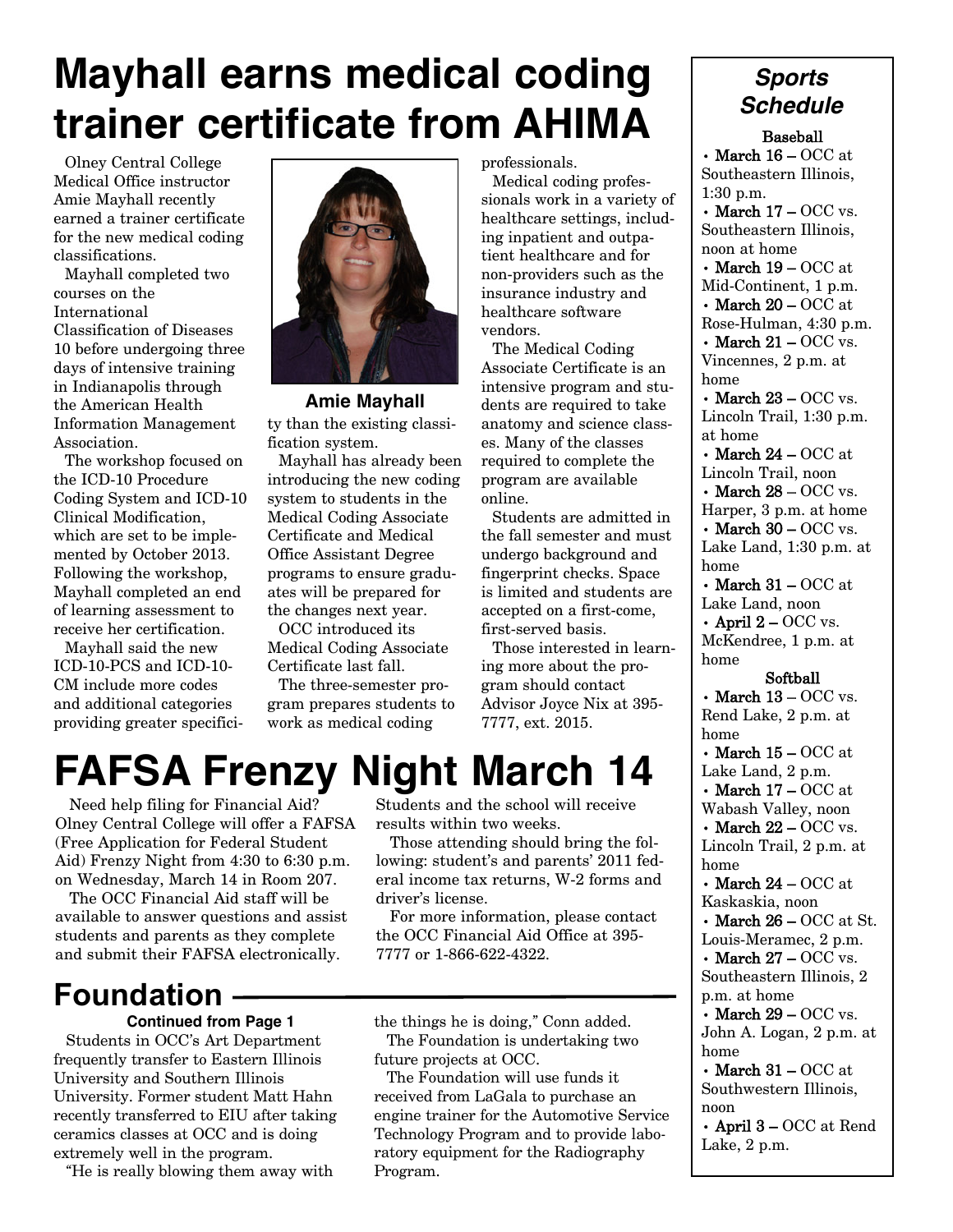# **'Seussical' sets ticket sales record**

The Olney Central College Theatre has set a new record for single-day ticket sales.

Director Ruth Henry said 951 tickets for the upcoming production of "Seussical" were sold on Feb. 27, the first day of ticket sales.

This is the second straight year opening-day sales records have been set. Last year 835 tickets were purchased for Disney's "Beauty and the Beast" on Feb. 28.

"Seussical" performances are scheduled for 7:30 p.m. on March 23, 24, 29, 30 and 31 in the Dr. John D. Stull Performing Arts Center. Afternoon shows will be offered at 2 p.m. on March 25 and April 1.

Dinner theatres will be held before the Friday and Saturday shows at 6 p.m. The menu includes: bacon-wrapped pork chops, au gratin potatoes, glazed carrots, seven-layer salad, hot roll and butter, double chocolate cake and beverage.

Based on the works of Dr. Seuss, "Seussical" is a fantastical, magical, musical extravaganza.

Tony winners Lynn Ahrens and Stephen Flaherty have brought to life all of the favorite Dr. Seuss characters including Horton the Elephant, The Cat in the Hat, Gertrude McFuzz, Lazy Mayzie and a little boy with a big imagination, Jojo. Henry is encouraging



**People wait in line for tickets to the OCC Theatre's upcoming production of "Seussical" to go on sale Feb. 27. A new record for opening day ticket sales was set.**

those planning to attend to reserve their tickets as soon as possible.

Tickets are \$10 for the performance and \$20 for the dinner theatre. Tickets may be purchased from 10 a.m. to 2 p.m. Monday through Friday in the theatre lobby or by calling 395-7777, ext. 2408, during the hours designated for ticket sales.

## **ONLINE PAYMENT**

Step 1: Log into your Entrata account with your username and password. Click on the Banner Web icon at the right-hand side of your screen.



**Banner Web** Records | Financial Aid | Transcript

Step 2: Click on Pay Tuition, Fees, and Other Charges Online — Credit Card to make your online Payment.

**Student Records** 



If you encounter problems with making your online payment, please contact the IECC HelpDesk at 618-395- 5299 or toll-free 1-866-529-4322, ext. 4357.

# **OCC emergency alerts**

Illinois Eastern Community Colleges has contracted with e2Campus to provide alert notification services.

The system will notify students and employees of campus emergencies and closures by e-mail and/or cell phone text message. Log onto Entrata and click on the alerts link to activate an account.

IECC Alerts is an opt-in service. While there is no direct cost for signing up for the service, you may be charged a text message fee by your cell phone provider.

Please check your cell phone plan to understand the costs you may incur using the service.

The system will be used to send text mes-

sages related to campus emergencies, weatherrelated closures, test messages



and notifications when accounts are about to expire.

Unfortunately, SMS text alerts are not currently working with the Alltel carrier.

If you do not have an Entrata account, please contact the Records Office at 395-7777.

## **LSC offers students free tutoring**

The Learning Skills Center offers free tutoring in any subject taught at OCC.

Study guides and videos are available in several subjects.

If you have any special learning needs, come and see the LSC staff.

They will be glad to provide suggestions, help and/or accommodations.

The LSC is located in the back of the Anderson Library in Conference Room 4.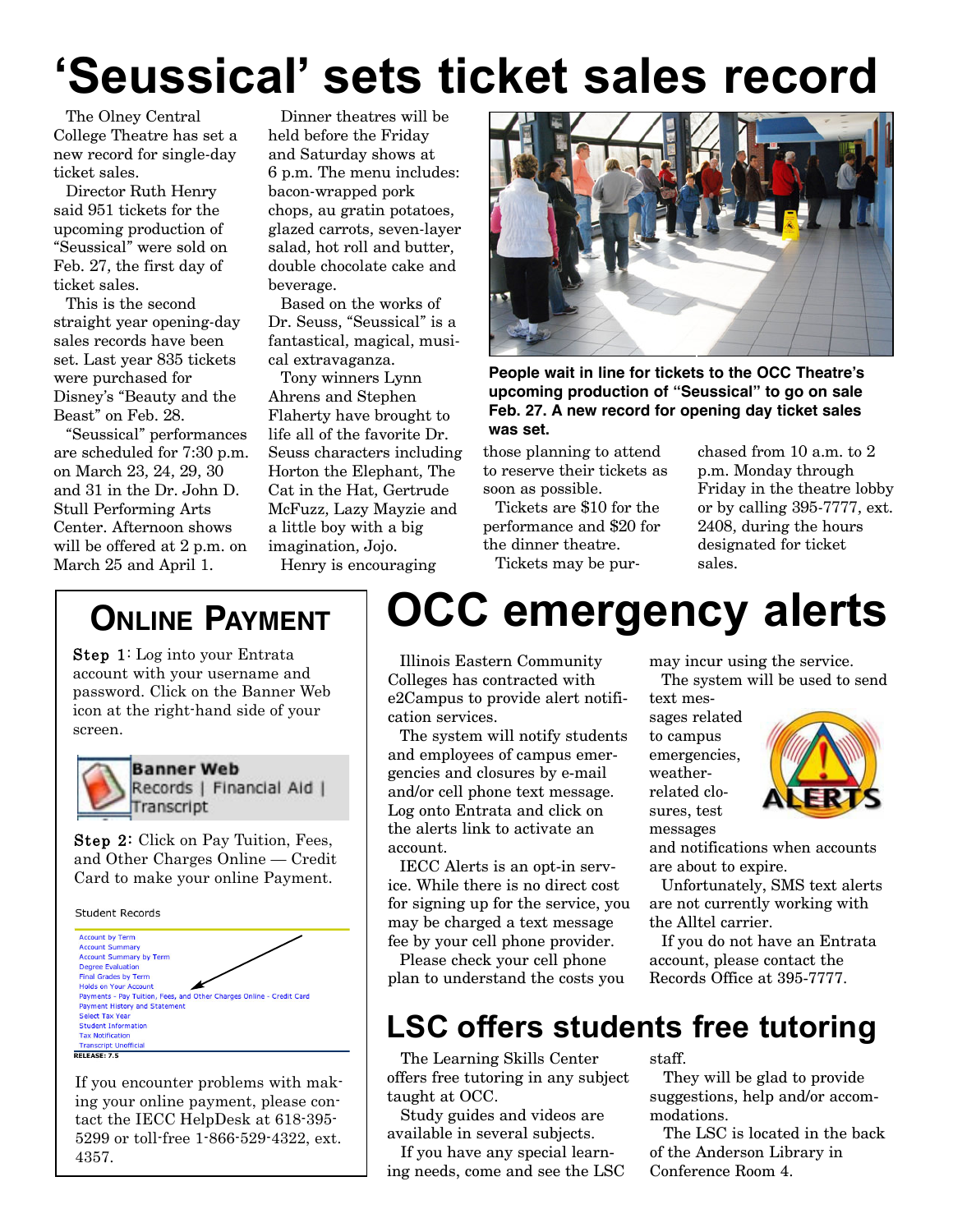# **Phi Theta Kappa inducts new members**

Olney Central College's Phi Theta Kappa chapter recently inducted new members for Spring 2012.

Those installed include Stephanie Cornell of Bridgeport; Tanara Diggs and Alissa Murbarger of Calhoun; Stacie Cowman and Virginia Graham of Claremont; Dalton Thompson and Cassie Lybarger of Clay City; Delaynee Adkins, Christine Chickini and Kimberly Smith of Flora; Brianna Harbold, Collin Kincaid, Lauren Worthey and Natalie Yates of Louisville; Jo McGlothlin and Craig Pritchard of Newton; Cody Yager of Oblong and James Best, Corinthian Garner and Brandy Jarvis of Olney.

Phi Theta Kappa is an international honor society for students attending two-year colleges. To be eligible for membership, a student must have a 3.5 GPA or higher.



**OCC's Phi Theta Kappa chapter recently inducted new members for Spring 2012. Pictured are Delaynee Adkins of Flora, James Best of Olney, and Cassie Lybarger of Clay City.**

# **Massage**

**Continued from Page 3** experience. I've achieved what I set out to do. I have my own office, but I can't stop there. I have to keep going."

Fox continues to hone her skills in an effort to better serve clients. She has taken additional classes in Robert Haase Myotherapy deep tissue massage.

"Deep tissue techniques are helpful in relieving low back pain, false sciatica, carpal tunnel syndrome, golfer's and tennis elbow and much more," she said.

Fox also has studied ear

candling, a remedy that has been used for thousands of years to relieve sinus problems and earwax build up.

"I enjoy helping the people who come in and seeing the look of relief when they feel better. Helping them resolve problems really makes me feel good," Fox added.

Fox has been active in the community by participating in a wellness fair and visiting area schools to talk about careers in massage therapy.

"I try to educate people about how beneficial and therapeutic massage can

be for their health," she said. "It's not just a luxury."

Fox added, "I want to provide an alternative approach to pain and stress management rather than prescription drugs or other invasive methods. Massage isn't designed to take the place of medical treatments, but it is good for pain management and stress reduction. Stress is the number one cause of illness."

Fox encourages others to consider enrolling in Olney Central College's Massage Therapy Program, which offers

innovative techniques, beginning with Swedish massage and touching on trigger point therapy, reflexology, energy work, spa treatments and hot stone therapy.

Students can complete their certificate in less than a year.

Employment opportunities for massage therapists exist in hospitals, chiropractors' offices, health care facilities, spas and resorts.

For more information or to enroll in the program, contact the OCC Student Services Office at 395-7777.